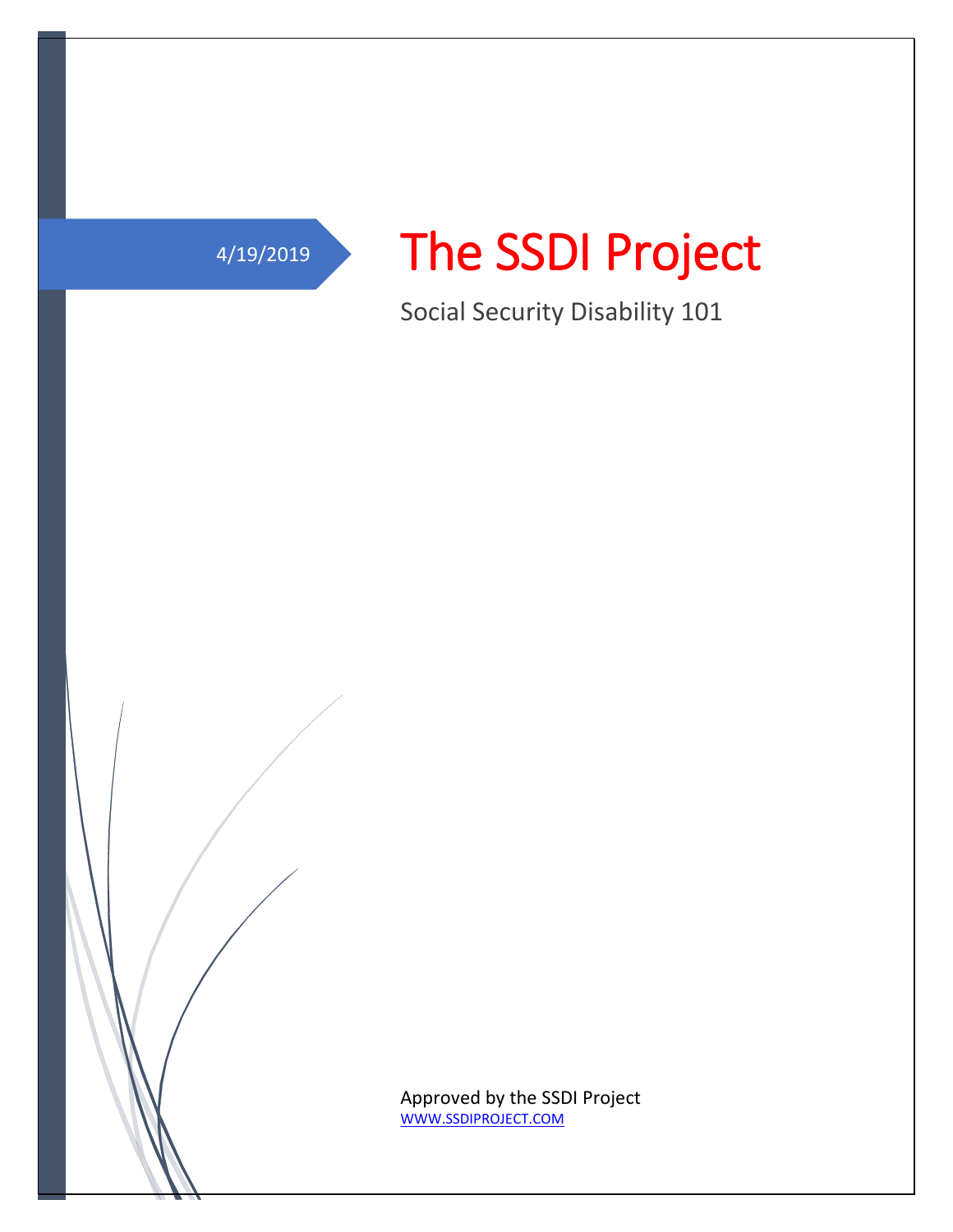Social Security Disability 101

Since 1956, Social Security Disability Insurance [SSDI](http://www.socialsecurity.gov/pubs/EN-05-10024.pdf) has been an effective social insurance program that helps individuals whose physical or mental disabilities are so severe that they cannot do substantial work. The inability to work, along with disability-related expenses, can make meeting basic financial needs nearly impossible.

### **Key Facts**

- Our Social Security system protects American workers and their families against death, disability and retirement
- Few workers have alternatives; just 1 in 3 private sector workers has employer-provided disability insurance
- SSDI provides vital economic security to more than 8 million disabled workers
- Workers must have paid in to Social Security via payroll taxes to be eligible for benefits
- They must also meet the strict [Social Security Administration](http://www.nosscr.org/benefits-eligibility) standards to qualify
- Average benefits are modest: Individuals, \$1,132 per month; for a family, \$1,919 per month
- Benefits replace half or less of pre-disability earnings for most disabled workers

By keeping this program strong for people who have paid into the system, it prevents serious burdens such as homelessness brought on by foreclosures, evictions and bankruptcies.

# GROWTH IN SOCIAL SECURITY DISABILITY INSURANCE

Demographics explain the recent expected growth in Social Security disability insurance rolls.

While the growth in the number of people receiving SSDI was expected, it is leveling off. What explains the growth in recent years?

**BABY BOOMERS**: aging and reaching "high disability years." People are twice as likely to be disabled at age 50 as they are at age 40 and twice as likely to be disabled at age 60 as they are at age 50.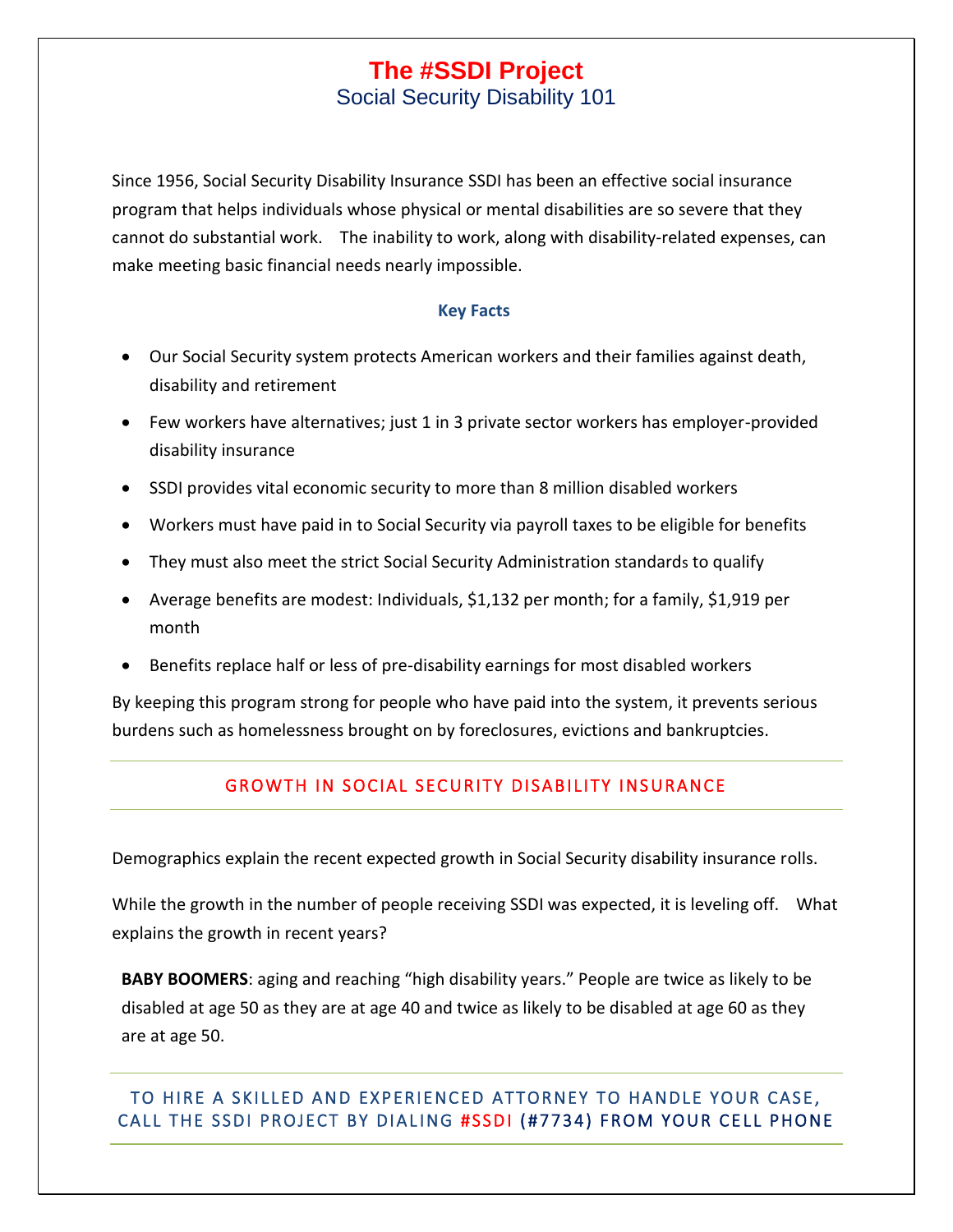Social Security Disability 101

**WOMEN**: increasing numbers of women in the workforce in recent decades who are now themselves eligible for benefits.

# DEMOGRAPHICS EXPLAIN MOST OF THE GROWTH IN **SOCIAL SECURITY DISABILITY INSURANCE ROLLS**



Source: Social Security Administration, Office of the Chief Actuary. Data are age- and sex-adjusted using 2000 weights. Center on Budget Policy Priorities, cdpp.org

**RAISED RETIREMENT AGE**: as the Social Security retirement age rises, disabled workers receive SSDI for longer before converting to retirement benefits.

# ENSURING A STRONG FUTURE FOR SOCIAL SECURITY DISABILITY INSURANCE

A strong disability insurance program is vital to the economic security of American workers and their families. Achieving long-term solvency for our nation's Social Security system should be a national priority. Reallocating payroll taxes -- as has been done nearly a dozen times, equally in both directions -- to replenish the Disability trust fund will make put both funds on sound footing. Thereafter, several policy options exist to ensure long-term solvency of the whole Social Security system for current and future generations.

Signed into law by President Nixon in 1972, [Supplemental Security Income \(SSI\)](http://www.ssa.gov/pgm/ssi.htm) works in tandem with Social Security to protect low-income seniors and people with severe disabilities against the worst effects of poverty. The modest income support from SSI gives seniors and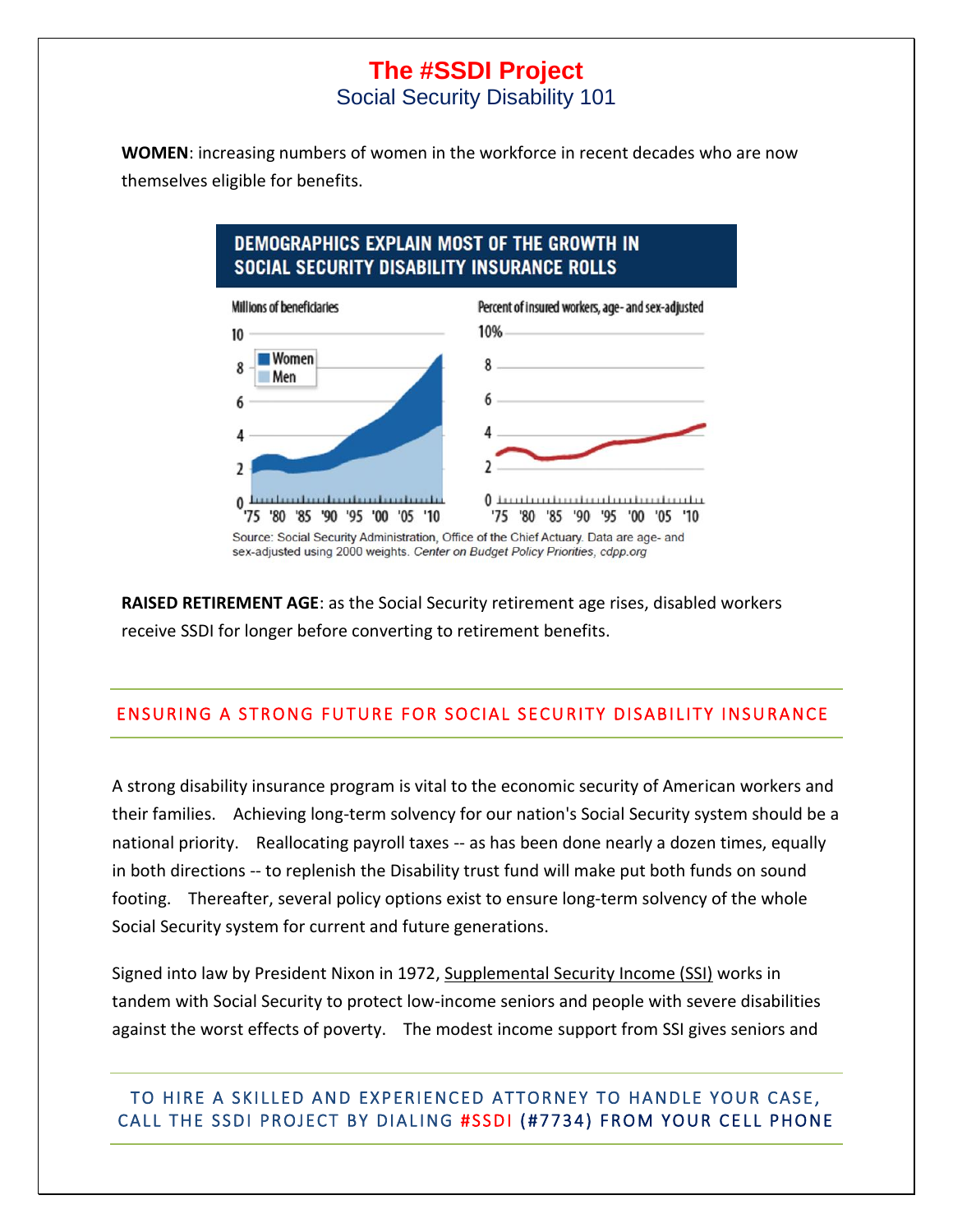# **The #SSDI Project** Social Security Disability 101

people with disabilities who have limited income and resources the ability to keep a roof over their heads and food on the table, and pay for needed, often life-sustaining medications.

#### **Key Facts**

- SSI provides vital income support to more than 8 million Americans including 1.2 million children with severe disabilities
- There are strict [requirements to qualify for SSI.](http://www.nosscr.org/benefits-eligibility) Assistance is reserved for people who are blind; age 65 or older; or have a severe disability – and who meet very strict income and asset limits
- [Benefits for SSI](http://www.nosscr.org/benefits-overview) are extremely modest, and average around \$509 per month, or just \$6,108 per year -- just half the Federal poverty level

# SUPPLEMENTAL SECURITY INCOME ADDRESSES A CRITICAL NEED IN OUR **COUNTRY**

Disability can strike at any time. As part of our nation's Social Security system, Supplemental Security Income plays a key role in helping millions of Americans and their families maintain dignity and independence. Congress must preserve and strengthen SSI to ensure the economic security of some of our most vulnerable neighbors and their families.

The following information provides a snap shot of Social Security disability benefits. Individuals may receive benefits under either [Social Security Disability Insurance \(SSDI\)](http://www.socialsecurity.gov/disability) or [Supplemental](http://www.ssa.gov/ssi)  [Security Income \(SSI\).](http://www.ssa.gov/ssi)

#### **If I am approved for Social Security disability benefits, how much will I get?**

- For [disability insurance benefits,](http://www.socialsecurity.gov/pubs/EN-05-10029.pdf) the amount depends on how much you have worked and earned in the past.
- For [disabled widow's and widower's benefits,](http://www.socialsecurity.gov/dibplan/dqualify9.htm) the amount depends upon how much the late husband or wife worked and earned.
- For [disabled adult child benefits,](http://www.socialsecurity.gov/dibplan/dqualify10.htm#age22) the amount depends upon how much the parent worked and earned.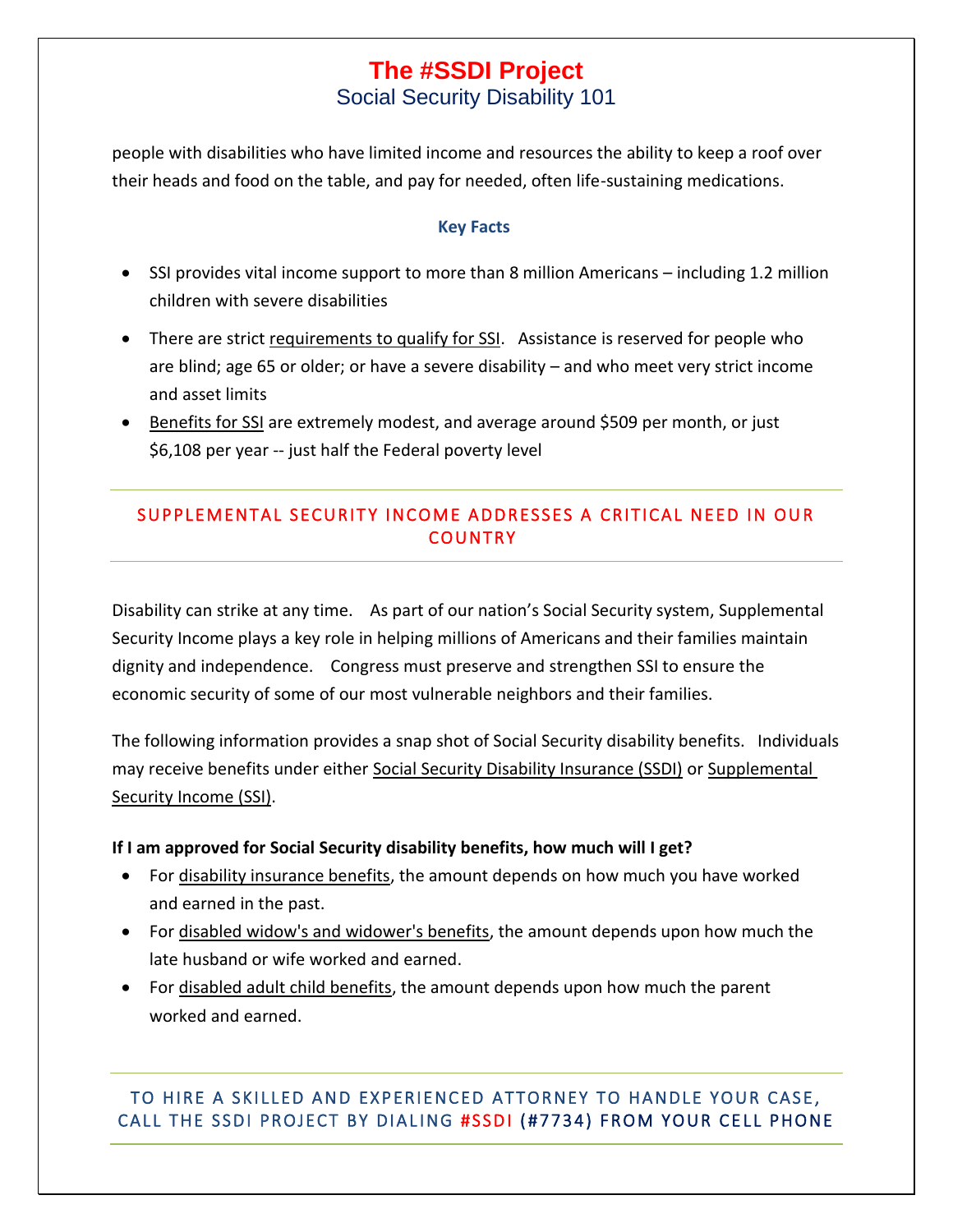Social Security Disability 101

In general – benefits are very modest. The average SSDI benefit for a disabled worker is about \$1,130 a month. For a family, the average benefit is \$1,919 a month.

# **If I am approved for SSI benefits, how much will I get?**

For all types of SSI benefits, there is a base amount that an individual with no other income receives. Other income that an individual has reduces the amount of SSI which an individual can receive.

Under SSI, the maximum benefit for 2013 is \$710 per month for an individual, just threequarters of the federal poverty line and less than \$17 a day. Because a beneficiary may receive less due to their earned income, or the individual's living situation, the average SSI monthly benefit is \$509 per month for an individual.

# **How far back will they pay benefits if I am found disabled?**

- For disability insurance benefits and for disabled widow's and widower's benefits, the benefits cannot begin until five months have passed after the person becomes disabled. In addition, benefits cannot be paid more than one year prior to the date of the claim.
- For a disabled adult child, there is no five-month waiting period for benefits to begin, but benefits cannot be paid more than six months prior to the date the application for benefits was filed.
- SSI benefits cannot be paid prior to the start of the month following the date of the claim

# **I am already receiving Social Security disability benefits, but I am worried that my benefits will be stopped in the future. What are the chances of this happening?**

Social Security periodically reviews individual cases to determine eligibility for disability benefits. When Social Security reviews a case of someone already on Social Security disability benefits, they continue benefits in clear majority of cases.

In the next few years, Social Security will be completing far more reviews of individuals to determine whether they are still disabled. However, most individuals who are reviewed will see their Social Security disability benefits continued.

# **If Social Security tries to cut off my disability benefits, what can I do?**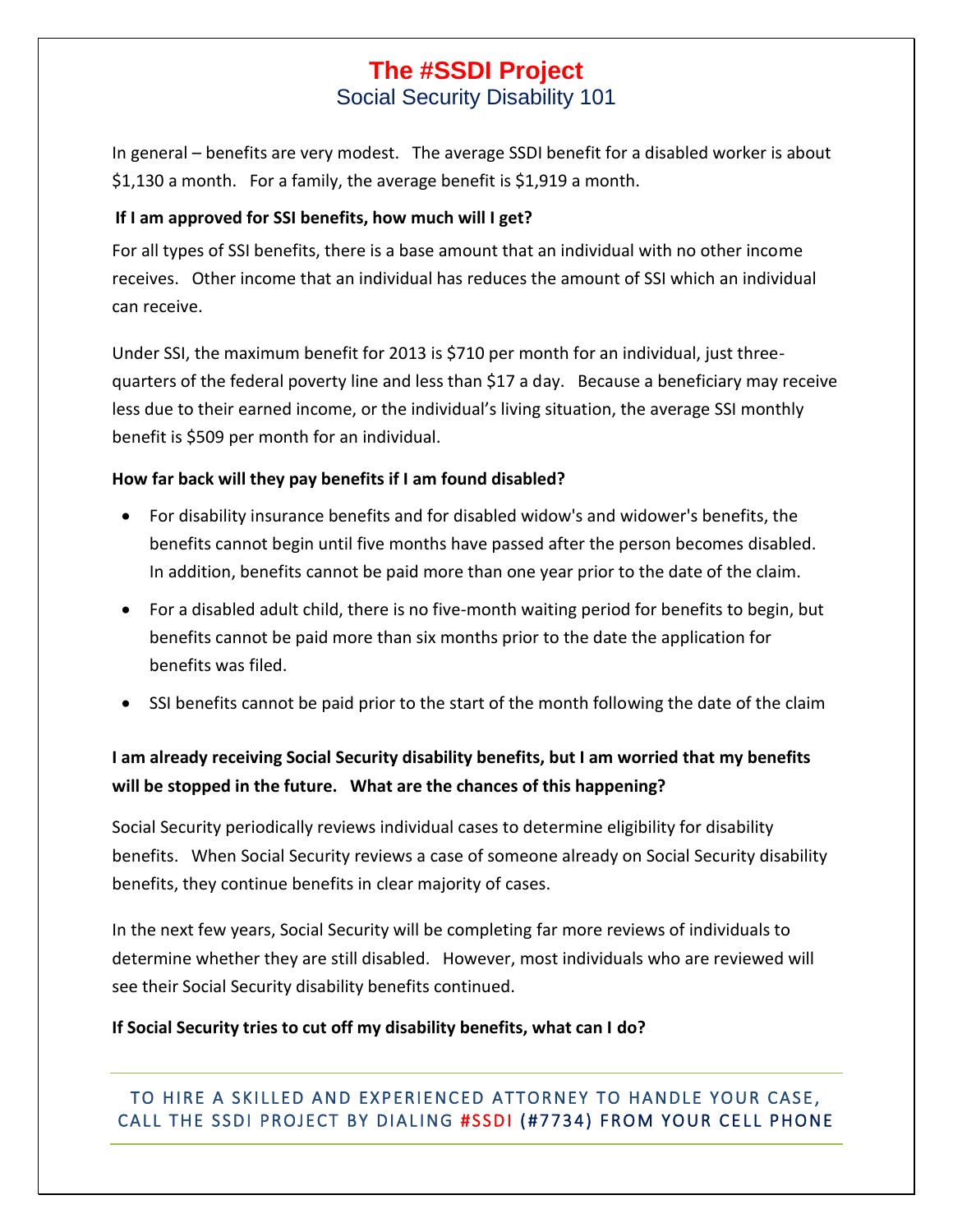Social Security Disability 101

You should appeal immediately. If you appeal within 10 days after being notified that your disability benefits are being ceased, you can ask that your disability benefits continue while you appeal the decision cutting off your benefits. If you do not appeal within the first 60 days of receiving notification, you may lose the right to appeal.

You may also want to talk with an attorney about representing you on your case, but you should file the appeal immediately.

# DEFINING DISABILITY

To qualify for Social Security disability benefits, you must be found "disabled" under Social Security's definition. By law, Social Security has a very strict definition of who is [considered](http://www.ssa.gov/dibplan/dqualify5.htm#a0=0)  [disabled.](http://www.ssa.gov/dibplan/dqualify5.htm#a0=0)

### **To be found disabled:**

- You must have a severe impairment;
- You must be unable to do substantial work because of your medical condition(s); and
- Your medical condition(s) must have lasted, or be expected to last, at least 1 year, or be expected to result in your death.

For your child to be found disabled:

- The child must have a physical or mental condition(s) that very seriously limits his or her activities; and
- The [child's medical condition\(s\)](http://www.ssa.gov/disability/professionals/bluebook/ChildhoodListings.htm) must have lasted, or be expected to last, at least 1 year or result in death.

Some applicants have medical conditions that are so severe that their conditions obviously meet disability standards. To quickly identify and help these individuals, Social Security has a list of **[Compassionate Allowances](http://www.ssa.gov/compassionateallowances/)**, or conditions that that will qualify for benefits based on evaluation minimal, official medical records.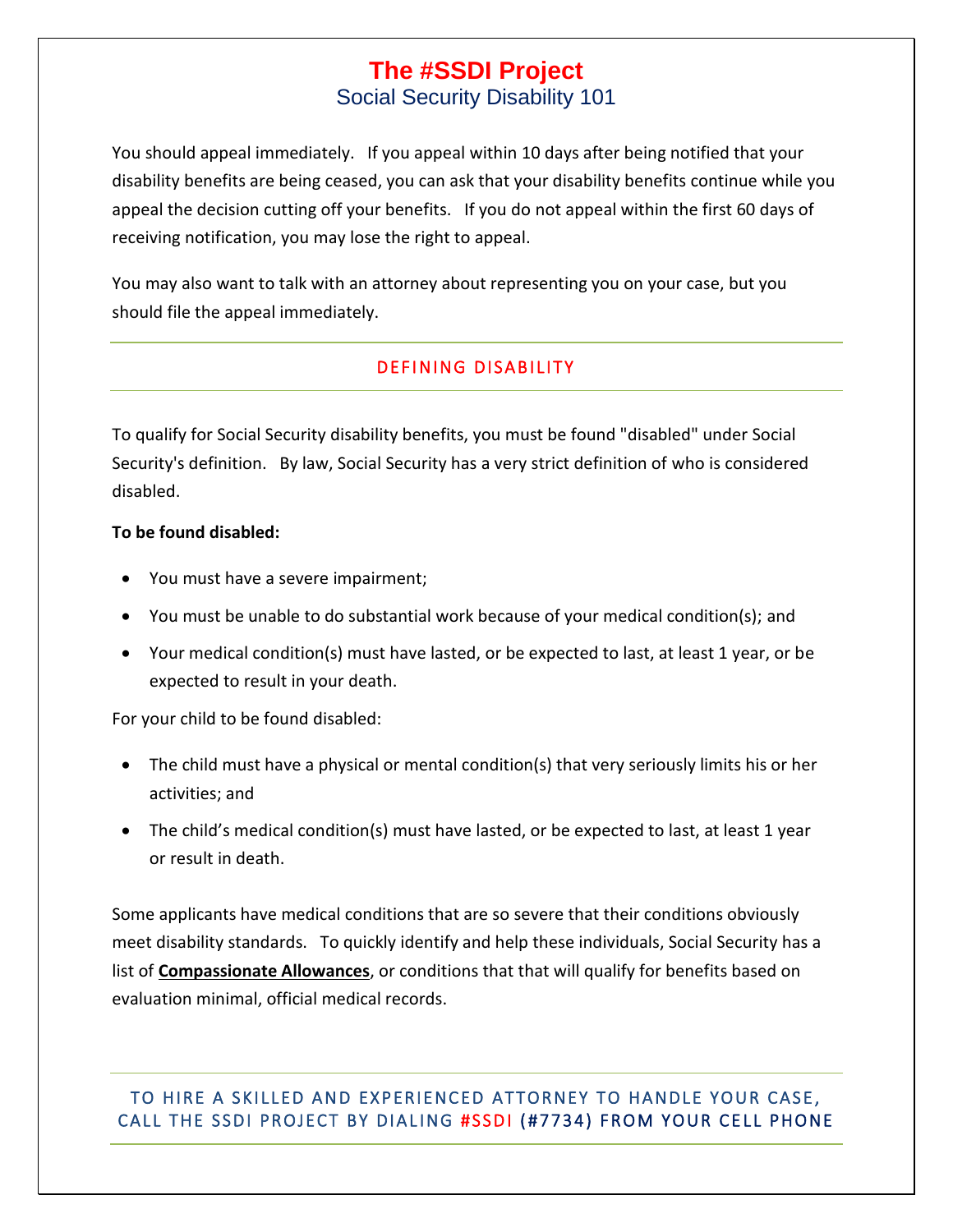Social Security Disability 101

There are also 14 categories of "[listed impairments](http://www.ecfr.gov/cgi-bin/text-idx?c=ecfr&SID=25f57d336b8fc510d8fc3faebc48b790&rgn=div9&view=text&node=20:2.0.1.1.5.16.202.102.11&idno=20)" where SSA will consider specific medical tests and limitations to make a faster disability determination, without the need to consider age, education, or work experience. Most types of illnesses, however, can vary from minor to severe. This makes defining disability tricky, as it depends on how badly the illness or disease has affected you.

# **I AM 60% DISABLED. DO I GET 60% OF MY SOCIAL SECURITY DISABILITY BENEFITS?**

No. There are no percentages of disability in Social Security disability determination. For purposes of Social Security disability benefits, you are either disabled or not disabled according to the strict Social Security standards. There are no percentages of disability, nor any percentages of disability benefits.

# **I HAVE SEVERAL HEALTH PROBLEMS, BUT NO SINGLE ONE DISABLES ME ON ITS OWN. IT IS THE COMBINATION THAT DISABLES ME. CAN I GET SOCIAL SECURITY DISABILITY BENEFITS?**

Social Security will review the combination of impairments that an individual suffers in determining disability. Many claimants for Social Security disability benefits have more than one health problem and the combined effects of all the health problems must be considered.

# **I GOT HURT IN AN AUTOMOBILE ACCIDENT. I AM DISABLED NOW, BUT I EXPECT THAT I WILL BE ABLE TO RETURN TO WORK AFTER I RECOVER. SHOULD I FILE FOR SOCIAL SECURITY DISABILITY BENEFITS?**

If you expect to be out of work for a year or more because of illness or injury, you can file for Social Security disability benefits.

# **I AM DISABLED BECAUSE OF A MENTAL ILLNESS. CAN MENTAL ILLNESS SERVE AS THE BASIS FOR A SOCIAL SECURITY DISABILITY CLAIM?**

Yes. Both mental and physical impairments must be considered by Social Security in evaluating disability claims.

# **CAN PEOPLE SUFFERING FROM ALCOHOLISM OR DRUG ADDICTION GET SOCIAL SECURITY DISABILITY BENEFITS FOR THEIR ADDICTION?**

Congress prohibits Social Security from paying disability benefits based on alcoholism or drug addiction alone. However, just like anyone else, people suffering from alcoholism or drug addiction can have heart attacks, get cancer or get sick in other ways. Those who become disabled apart from alcoholism or drug addiction can be eligible for Social Security disability benefits.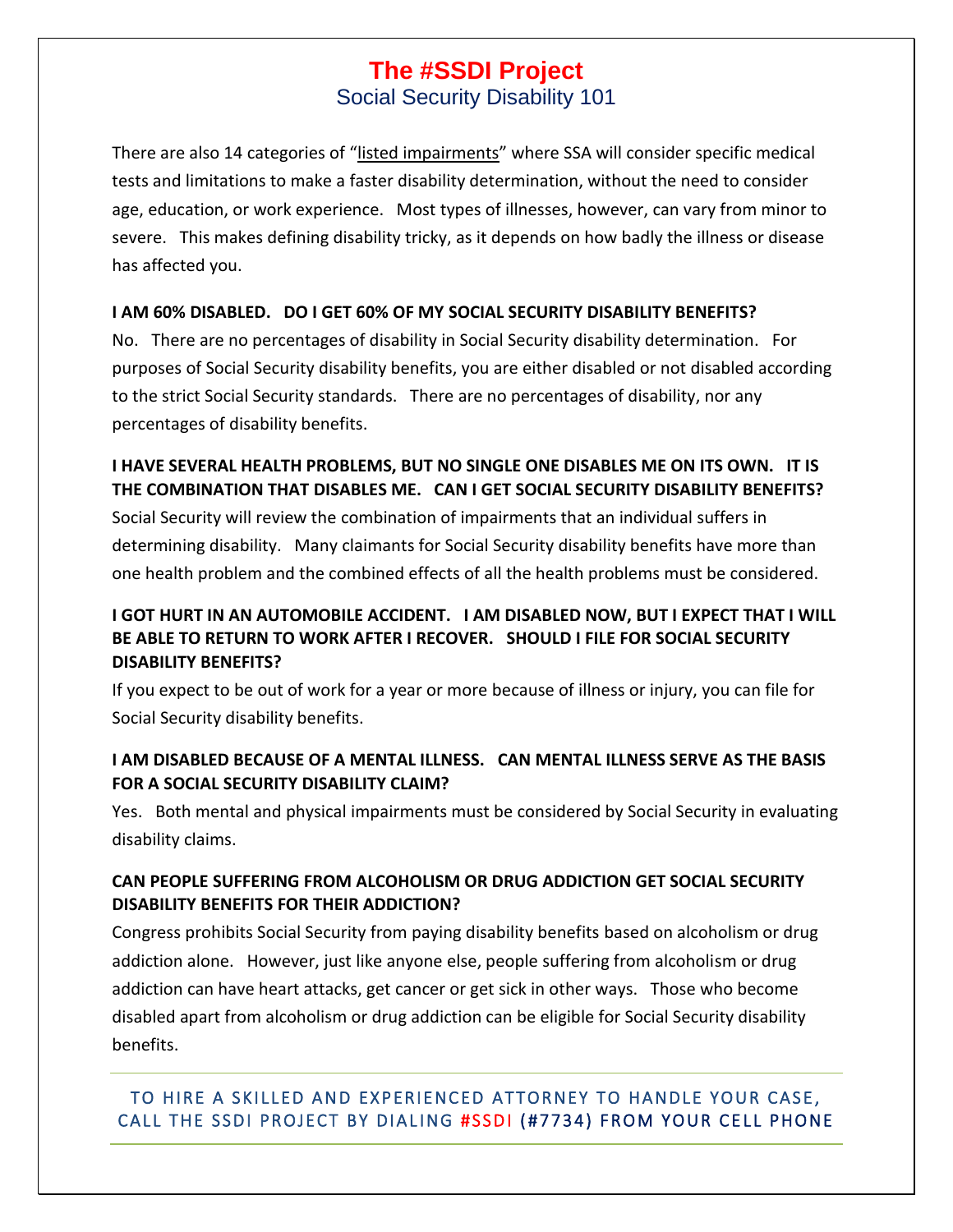Social Security Disability 101

# **EMPLOYMENT & WORKERS' ISSUES**

## **MY DAUGHTER HAS NEVER BEEN ABLE TO WORK BECAUSE SHE HAS BEEN DISABLED FROM BIRTH BY CEREBRAL PALSY. CAN SHE GET DISABILITY BENEFITS FROM SOCIAL SECURITY?**

Possibly. If the child is under 18 and you have limited income and resources, the child may be able to qualify for SSI disability benefits. If the child is over 18, she may be able to qualify for SSI disability benefits without regard to the income of her parents. If either of her parents is drawing Social Security benefits of some type or is deceased, and the child's disability began before age 22, the child may be eligible for Disabled Adult Child (DAC) benefits.

# **I USED TO WORK, BUT LATELY I HAVE BEEN STAYING HOME TAKING CARE OF THE KIDS. I RECENTLY BECAME SICK. CAN I GET SOCIAL SECURITY DISABILITY BENEFITS?**

Possibly. If you worked five out of the last ten years before becoming disabled, you may have enough earnings to qualify for Social Security disability benefits. For individuals 31 or less, the requirements are a little different, since such individuals have not had such a long time to work. Unless a person has been staying home and taking care of their children for quite a long time, it is very possible that they will qualify for Social Security disability benefits based upon their own earnings. A homemaker, depending on their financial situation, may be able to qualify for Supplemental Security Income (SSI) whether he or she has worked in the past.

# **I AM DISABLED, BUT I HAVE NEVER WORKED. CAN I GET SOCIAL SECURITY DISABILITY BENEFITS?**

If you have very limited income and resources, you may qualify for Supplemental Security Income (SSI) if you are disabled, even if you have not worked in the past. It is also possible to qualify for Disabled Adult Child benefits on a parent's work history if you became disabled before age 22, or for disabled widow's or widower's benefits on the work history of a late husband or wife.

# **I AM A WIDOW. I HAVE NOT WORKED IN FOR MANY YEARS, BUT I AM DISABLED. CAN I GET SOCIAL SECURITY DISABILITY BENEFITS?**

If you are over 50 and became disabled within seven years after your husband or wife died or within seven years after you last drew mother's or father's benefits from Social Security, you can get [disabled widow's or widower's benefits](http://www.socialsecurity.gov/dibplan/dqualify9.htm). If you are age 65 or older, or have a disability,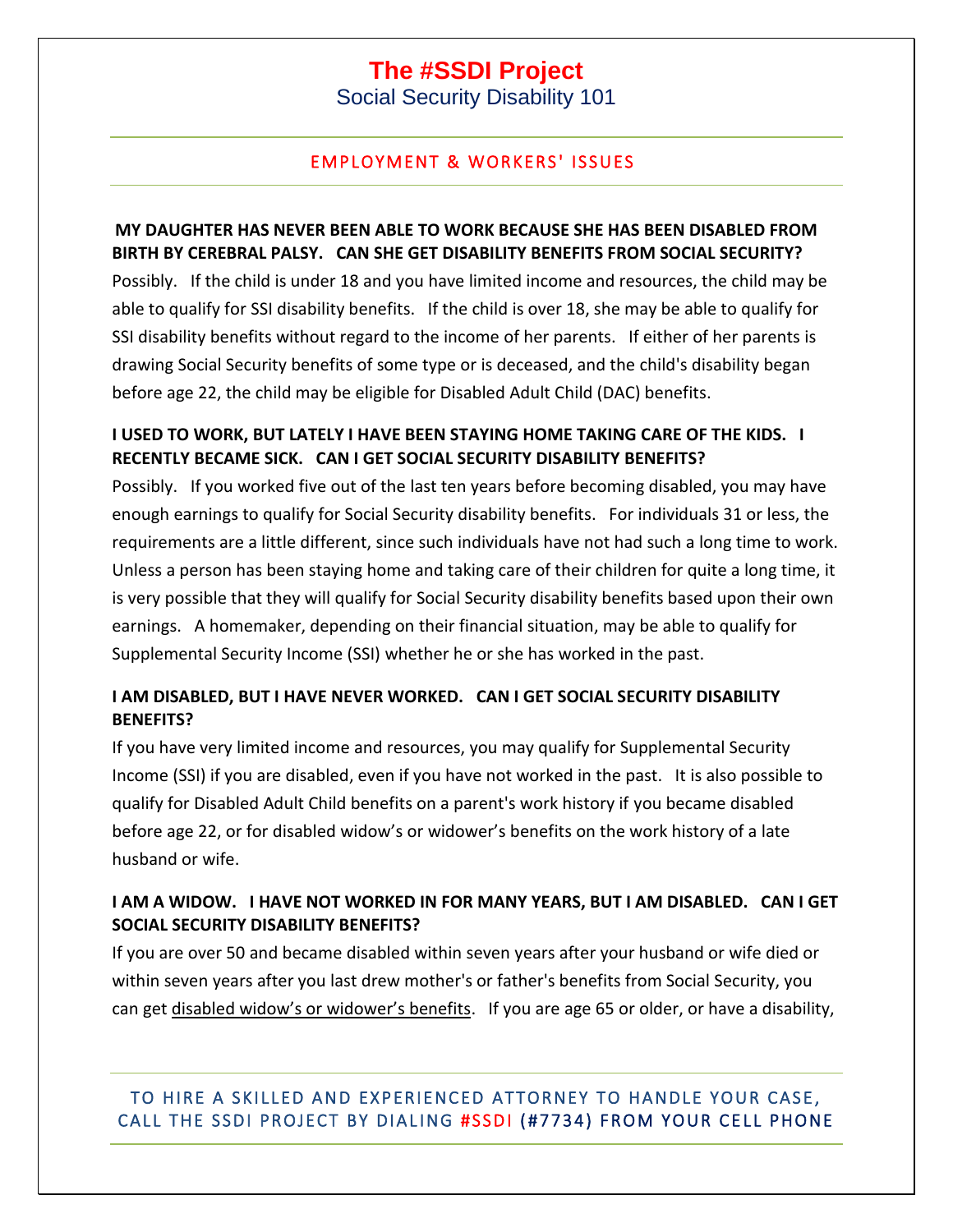Social Security Disability 101

and very limited income and resources, you may be eligible for Supplemental Security Income benefits.

# **I GOT HURT ON THE JOB AND I'M DRAWING WORKER'S COMPENSATION BENEFITS. CAN I GET BOTH WORKER'S COMPENSATION AND SOCIAL SECURITY DISABILITY BENEFITS?**

Yes, you can receive both at the same time. However, either your worker's compensation or your Social Security disability benefits will be reduced to make up for the dual enrollment. You do not have to wait until the worker's compensation ends. It is best to file the Social Security disability claim as soon as possible because otherwise there may be a gap between the time the worker's compensation ends and the Social Security disability benefits begin.

# **I AM STILL ON SICK LEAVE FROM MY EMPLOYER. CAN I FILE FOR SOCIAL SECURITY DISABILITY NOW OR DO I HAVE TO WAIT UNTIL THE SICK LEAVE IS EXHAUSTED?**

No, you do not have to wait until the sick leave is exhausted. You should file for Social Security disability benefits now, if you believe that you will be out of work for a year or more. More information is available online about Worker's Compensation and Other Disability Payments [May Affect your Benefits.](http://www.ssa.gov/pubs/EN-05-10018.pdf)

# WHEN TO APPLY FOR DISABILITY

# **HOW LONG DO I HAVE TO WAIT AFTER BECOMING DISABLED BEFORE I CAN FILE FOR SOCIAL SECURITY DISABILITY BENEFITS?**

Not even one day. As a rule, you should apply sooner rather than later. You can file for [Social](https://secure.ssa.gov/iCLM/dib)  [Security disability benefits](https://secure.ssa.gov/iCLM/dib) on the very same day that you become disabled. Many individuals make the mistake of waiting months and even years after becoming disabled before filing a Social Security disability claim. There is no reason to file a Social Security disability claim if one has only a minor illness or one which is unlikely to last a year or more. However, an individual who suffers serious illness or injury and expects to be out of work for a year or more should not delay in filing a claim for Social Security disability benefits.

# **I AM DISABLED, BUT I HAVE SUFFICIENT AMOUNT MONEY IN THE BANK FOR NOW. DO I HAVE TO WAIT UNTIL THIS MONEY IS GONE BEFORE I APPLY FOR SOCIAL SECURITY DISABILITY BENEFITS?**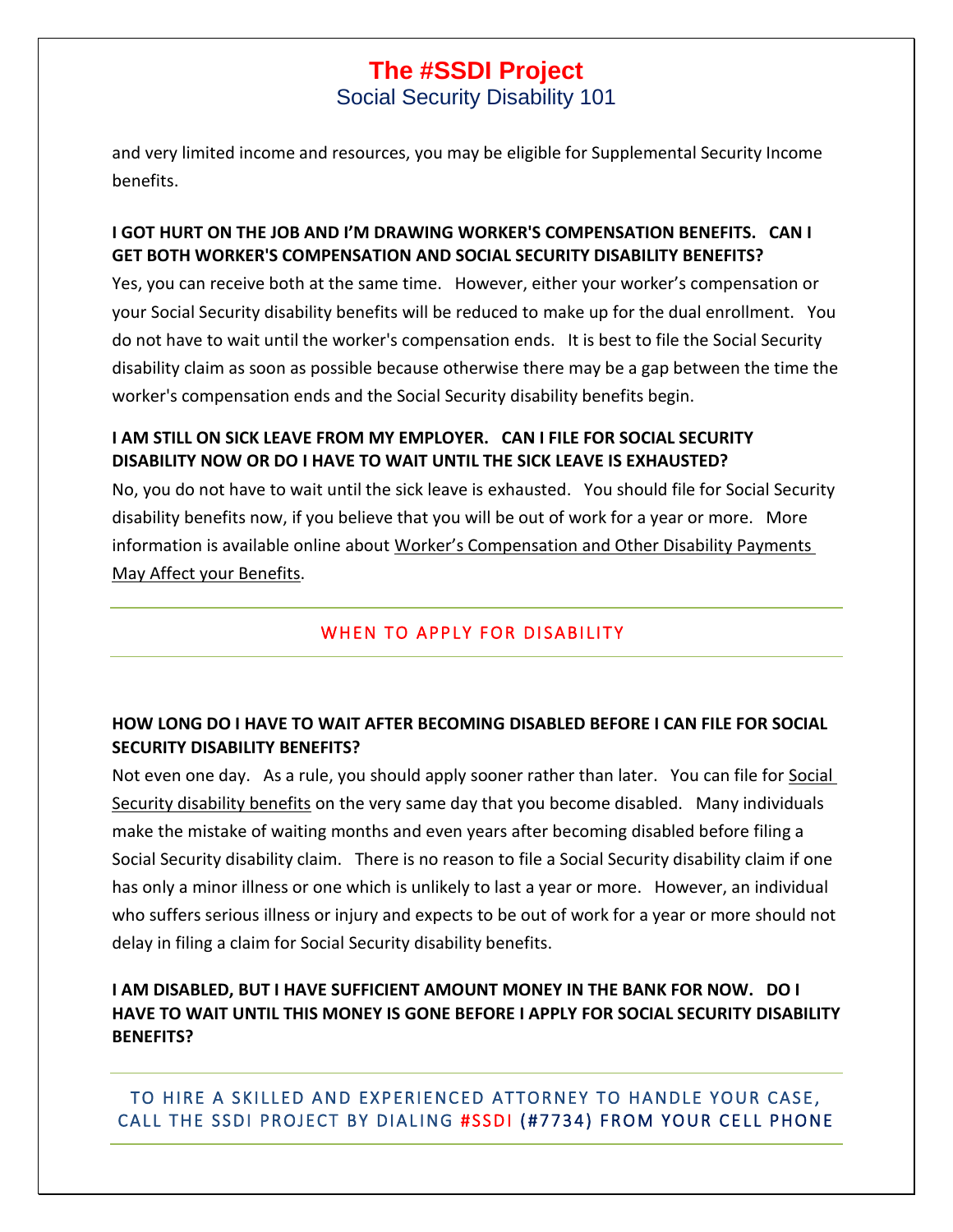Social Security Disability 101

No. If you have worked in recent years or if you are applying for disabled widow's or widower's benefits or Disabled Adult Child (DAC) benefits, it does not matter how much money you have in the bank. There is no reason to wait to file for Social Security disability benefits.

# **CAN I RECEIVE SOCIAL SECURITY DISABILITY BENEFITS IN ADDITION TO MEDICARE AND/OR MEDICAID?**

Everyone eligible for Social Security Disability Insurance (SSDI) benefits is also eligible for Medicare after a 24-month waiting period. During this waiting period for Medicare, an individual may be eligible for health insurance through a former employer. The employer should be contacted for information about health insurance coverage.

Applying for Social Security disability benefits can be a difficult process. While you can apply on your own, many individuals choose to get help from a Social Security disability attorney as they go through the application process.

# **APPLICATION STEPS**

# **Apply immediately if you have become disabled and expect to be disabled for more than a year.**

The best way is to [file for disability benefits online.](http://www.ssa.gov/dibplan/dapply.htm) Alternatively, you can make an appointment with your local Social Security office and [file a disability claim in person](https://secure.ssa.gov/ICON/main.jsp) or via phone by calling Social Security's toll-free telephone number 1-800-772-1213.

- Your application will be evaluated by a state disability agency.
- A decision to either award or denies benefits will be made and you will be notified in writing, by mail. It usually takes between 3 and 4 months to get a decision.
- If your application is denied, you can [appeal.](http://www.nosscr.org/if-youve-been-denied) You must appeal within 60 days of the date on the denial notice.

# **How does Social Security determine if I am disabled?**

• After you file a claim for benefits, your application is sent to a Social Security disability examiner at the disability determination agency in your state. The disability examiner, working with a doctor, gathers your medical records and carefully considers all your health problems, as well as your age, education, and work experience.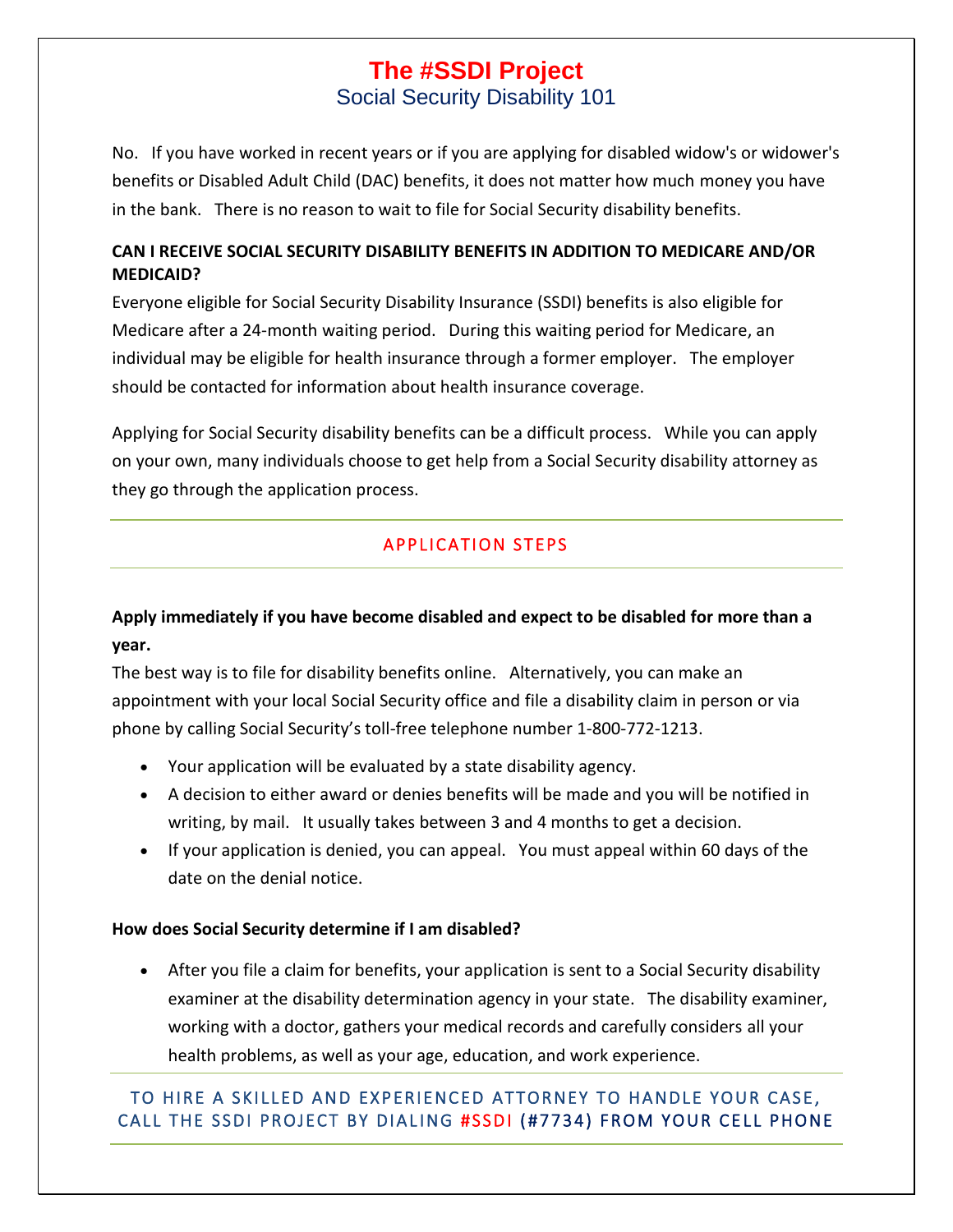# **The #SSDI Project** Social Security Disability 101

- The examiner evaluates your [eligibility for benefits,](http://www.nosscr.org/benefits-eligibility) including whether you are able to do your previous work or if you are able to do other types of work.
- The disability examiner then makes the initial decision on your application.

#### **Why does Social Security consider my age in determining whether I am disabled?**

The Social Security Act requires the Social Security Administration to consider age in determining disability. As people get older, they become less adaptable, less able to switch to different jobs to cope with health problems. A severe foot injury which might cause a 30-yearold to switch to a job in which he or she can sit down most of the time, might disable a 60-yearold person who could not make the adjustment to a different type of work.

#### **Is there a list of illnesses that Social Security considers disabling?**

Some applicants have medical conditions that are so severe that their conditions obviously meet disability standards. To quickly identify and help these individuals, Social Security has a list of Compassionate, or conditions that that will qualify for benefits based on minimal evaluation and official medical records. There are also 14 categories of "[listed](http://www.ecfr.gov/cgi-bin/text-idx?c=ecfr&SID=25f57d336b8fc510d8fc3faebc48b790&rgn=div9&view=text&node=20:2.0.1.1.5.16.202.102.11&idno=20)  [impairments](http://www.ecfr.gov/cgi-bin/text-idx?c=ecfr&SID=25f57d336b8fc510d8fc3faebc48b790&rgn=div9&view=text&node=20:2.0.1.1.5.16.202.102.11&idno=20)" where SSA will consider specific medical tests and limitations to make a faster disability determination, without the need to consider age, education, or work experience. Most types of illnesses, however, can vary from minor to severe. This makes defining disability tricky, as it depends on how badly the illness or disease has affected you.

#### **What can I do to improve my chances of winning my Social Security disability claim?**

- First, be honest and complete in giving information to Social Security about what is disabling you. Many claimants, for instance, fail to mention psychiatric problems to Social Security because they are embarrassed about them. Some individuals who were slow learners in school fail to mention this fact to Social Security, even though it can have a good deal to do with whether the Social Security disability claim is approved.
- Second, be persistent in appealing, and consider getting help from an advocate. Twothirds of claims are denied at the initial level, and many applicants are approved at higher levels of review. A knowledgeable advocate who understands the disability determination process can help.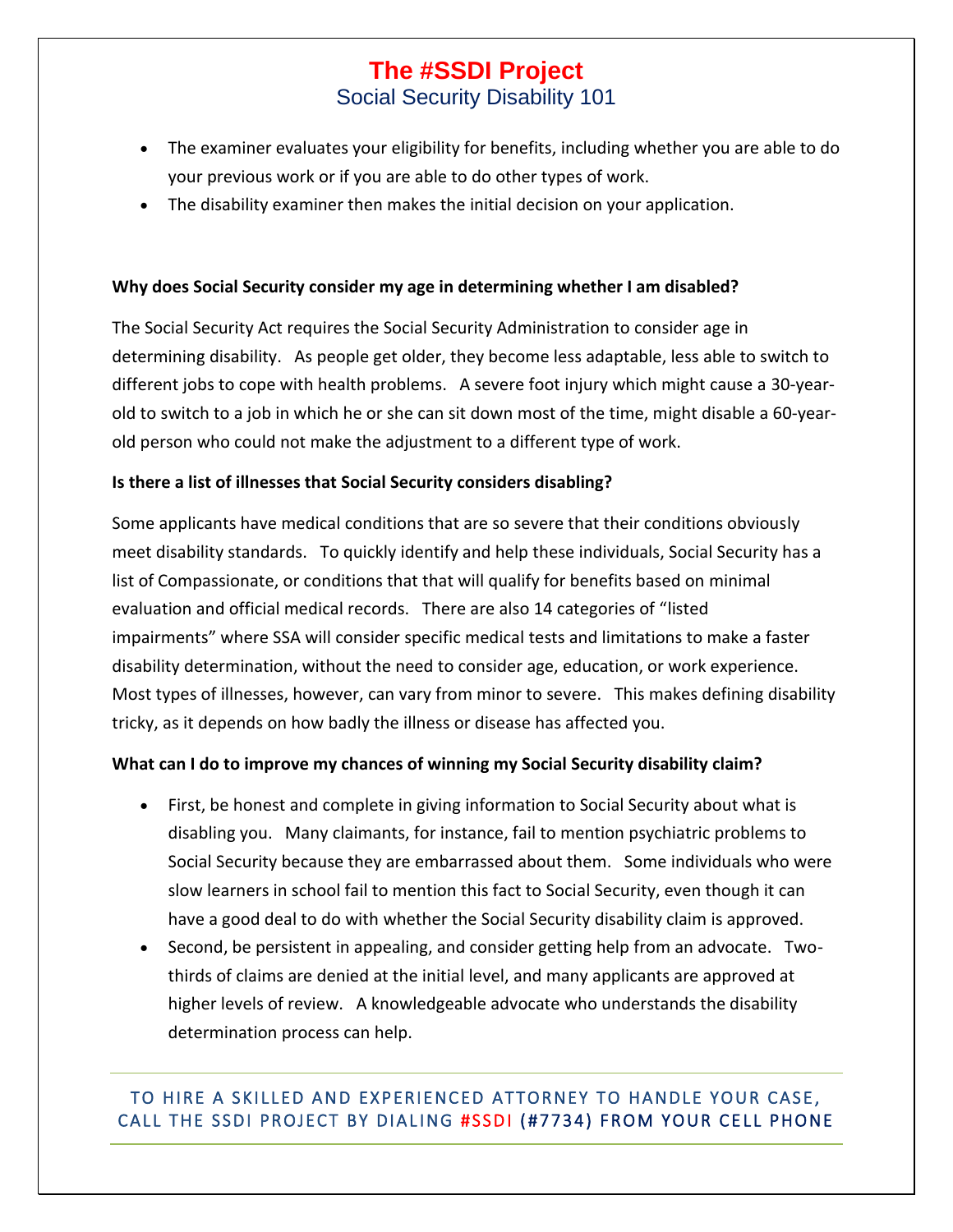Social Security Disability 101

# **How long does it take before Social Security decides once I file a claim for Social Security disability benefits?**

In most cases Social Security makes the first decision within four months.

## **Where can I go to get help with my Social Security disability claim?**

For help, go to a lawyer or other person who represents Social Security disability claimants on a regular basis. The Social Security Advocates, LLC specialize in Social Security disability cases.

## **How do lawyers who represent Social Security disability claimants get paid?**

Attorney fees are capped at \$6,000 or 25% of a claimant's past-due benefits, whichever is less. Attorneys are only paid if the claimant wins. All fees are determined by the Social Security Administration.

# IF YOU'VE BEEN DENIED

Only about one-third of Social Security disability claims are approved at the initial level. Read the denial notice you receive from Social Security carefully -- it will tell you what you need to do.

Generally, here are the next steps to take:

## **File an appeal right away!**

• If you are denied benefits at the initial level, you should appeal as soon as possible (within 60 days of the date on the denial notice). In most states, you do this by filing a special form called a [Request for Reconsideration.](http://www.ssa.gov/online/ssa-561.html) (Some states have no Reconsideration phase. In these states, you must file a Request.)

## **Request a hearing before an Administrative Law Judge (ALJ)**

- In the Reconsideration phase, your claim will be reviewed a second time. If you are denied at this phase, you should file a [request for an ALJ hearing.](http://www.ssa.gov/online/ha-501.pdf)
- Click here for more information about [Social Security hearings.](http://www.nosscr.org/hearings)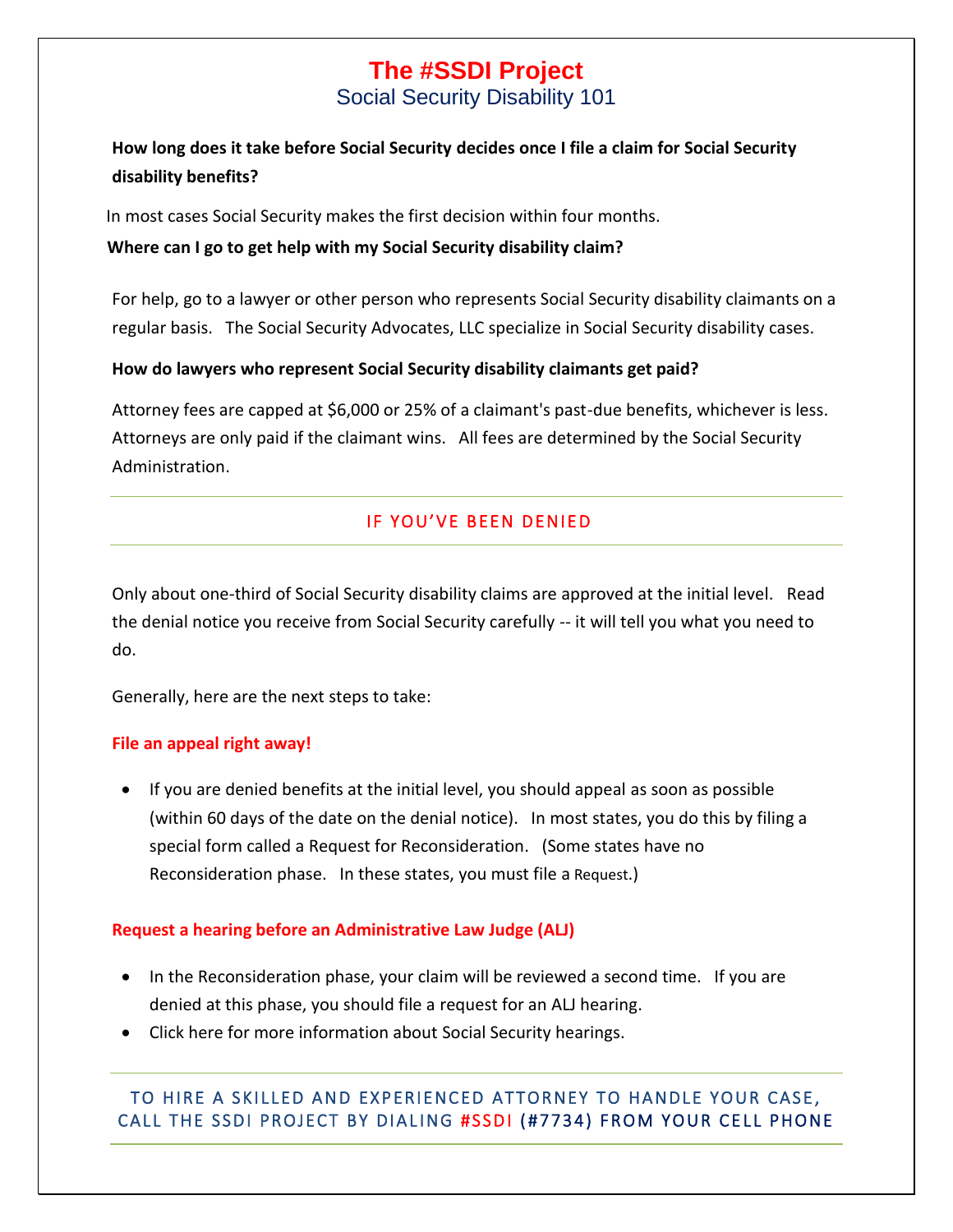Social Security Disability 101

#### **Request review by the Appeals Council**

- If your claim is denied at the ALJ hearing stage, you have the right to [appeal to Social](http://www.ssa.gov/online/ha-520.pdf) [Security's Appeals Council.](http://www.ssa.gov/online/ha-520.pdf) The Appeals Council reviews hearing decisions and has the power to "remand" or send cases back to judges when they make mistakes. It also reverses decisions in a small share of cases. It can take about a year to get a decision from the Appeals Council.
- If your claim is still denied at this level, you can file an appeal in Federal Court.

### **Get help!**

• You have the right to representation. Consider getting help from a Social Security disability attorney or representative -- the sooner the better.

# WHAT IS "RECONSIDERATION"?

When a claim for Social Security disability benefits is denied at the initial level, the next step for a claimant in most states is to request "Reconsideration," or a re-evaluation of their case. The case is then reviewed a second time and a new decision is made. Unfortunately, in nearly 90% of the cases, the reconsideration decision is the same as the initial decision—a denial.

#### **How long does it take for Social Security to make a Reconsideration decision?**

In most case Social Security makes the reconsideration determination within four months.

#### **How long does it take to get an ALJ hearing?**

Processing time varies by hearing office. Nationally, the average processing time for an ALJ hearing in 2013 is 380 days.

# **How long does it take for Social Security to act upon a request for an Appeals Council review?** About a year, maybe longer.

## **What is the Social Security definition of "disability"?**

While tens of millions of Americans live with disabilities, Social Security disability benefits are restricted to individuals with the most severe disabilities and illnesses. Individuals who are unable to do "substantial gainful activity" (defined as earning \$1,040 per month in 2013) due to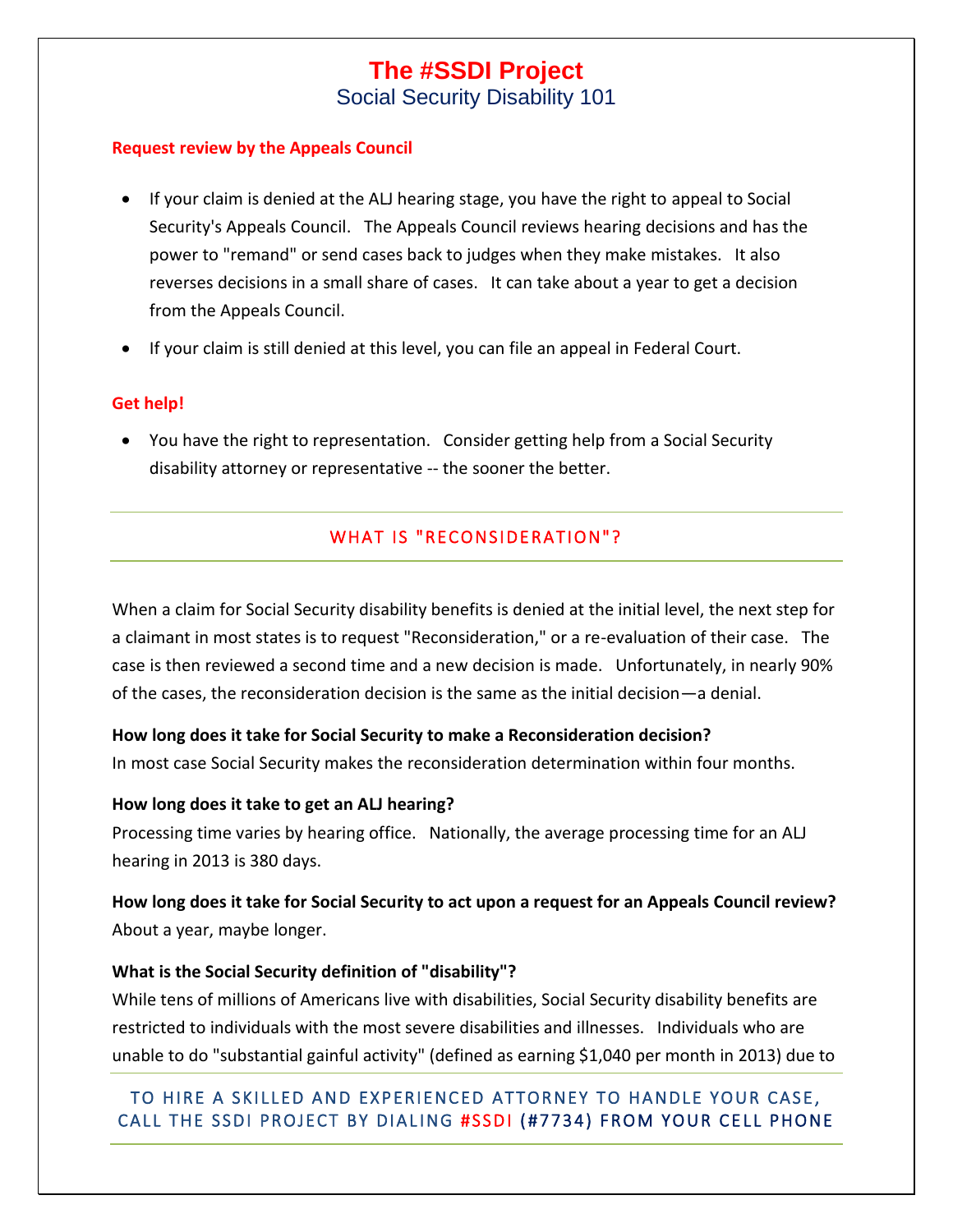Social Security Disability 101

one or more severe mental and/or physical impairments may be eligible for Social Security disability benefits. Social Security wants to make sure that everyone who receives disability benefits meets Social Security's definition of disability -- a process that typically requires a new of extensive medical and other evidence.

# **My doctor and/or the VA says that I am disabled, so why is Social Security denying my Social Security disability claim?**

Social Security has different, often stricter [requirements for determining disability.](http://www.nosscr.org/benefits-eligibility) While it will consider your doctor's opinion, or the decisions made by other agencies, Social Security must make its own decision of whether you meet the disability standard for Social Security disability benefits.

# **Will it help if I ask my Congressional Representative to help me get Social Security disability benefits?**

Many Social Security disability claimants become frustrated with claim delays and eventually ask their U.S. Representative or Senator to help. The local Congressional office typically will have staffers who are experienced with Social Security procedures and personnel. A "Congressional Inquiry," as it is called, may help to get a stalled process moving again. However, a Congressional Inquiry will have no impact on how Social Security decides the outcome of the case.

# If you've been denied as part of the application process, you may need to request a hearing with an Administrative Law Judge (ALJ).

#### **How can I request a hearing?**

Click here to learn more about how to [appeal a decision and request a hearing.](http://www.nosscr.org/if-youve-been-denied)

#### **How long does it take to get a hearing on a Social Security disability claim?**

There is some variation around the country, but the national average is a little over one year.

#### **What is the Social Security hearing like?**

The hearings are informal. The only people likely to be there are the judge, a court employee operating a tape recorder, the claimant, the claimant's attorney, and anyone else the claimant has brought with him or her. In some cases, the [ALJ](http://www.nosscr.org/helping-you/acronyms/nosscr-acronyms) has a medical doctor or vocational expert present to testify at the hearing. There is no jury nor are there any spectators at the hearing.